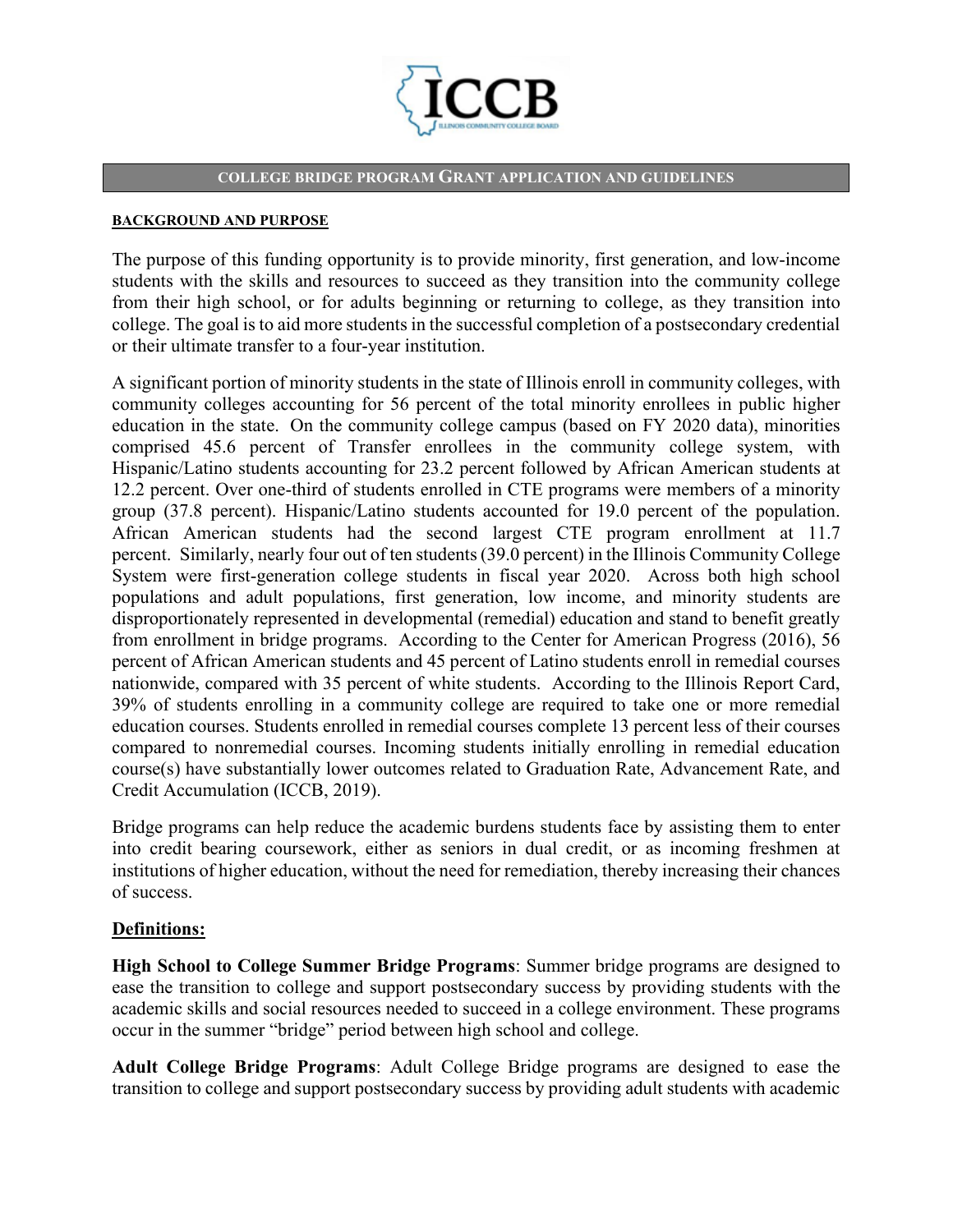

skills and social resources needed to succeed in a college environment. These programs may occur at any point in the semester to assist students with the transition to the subsequent semester, or may occur simultaneously with an adult student's enrollment in other credit bearing courses in order to alleviate a specific skill deficiency as they progress into additional required or recommenced coursework. The focus is typically on math or English, but programs are not limited to these areas. Adult College Bridge programs need not mirror the design of "typical" college courses and could be skill-focused, competency-based, short-term, etc. The award of college credit is not an expectation at completion though it is not prohibited, depending upon the specific design of the course/program. The focus is on adults with high school diplomas or equivalent and/or some college.

# **Eligible Applicants**

The ICCB is inviting Illinois community college applicants, thirty eight districts and the 7 city colleges, to submit proposals for funding. Quarterly reports will be required by institutions on the status of the College Bridge Programs. In addition, colleges are required to engage with ICCB staff and consultants providing oversight for this project.

### **OBJECTIVES**

Across both high school populations and adult populations, first generation, low income, and minority students are disproportionately represented in developmental (remedial) education and stand to benefit greatly from enrollment in bridge programs.

**1. Develop and Implement High School to College Bridge Programs**

# **2. Develop and Implement Adult College Bridge Programs**

- **3. Provide Academic Support Services-** Institutions should describe how they will utilize CURE funding in the plan to do one or more of the following:
	- a. Support enrollment, retention, and re-engagement activities that ensure academic progression for students most disadvantaged by COVID-19 circumstances.
	- b. Enhance the accessibility of academic advising and counseling resources for students most disadvantaged by COVID-19 circumstances.
	- c. Support students with structured engagement and enhanced communications to ensure students understand the supports available to them.
- **4. Provide orientation services** Assist students as they acclimate to the college environment and form positive peer connections.
	- a. Support students with skill-building in the following areas critical to college success: time management, study skills, identification of available resources, and other related skills.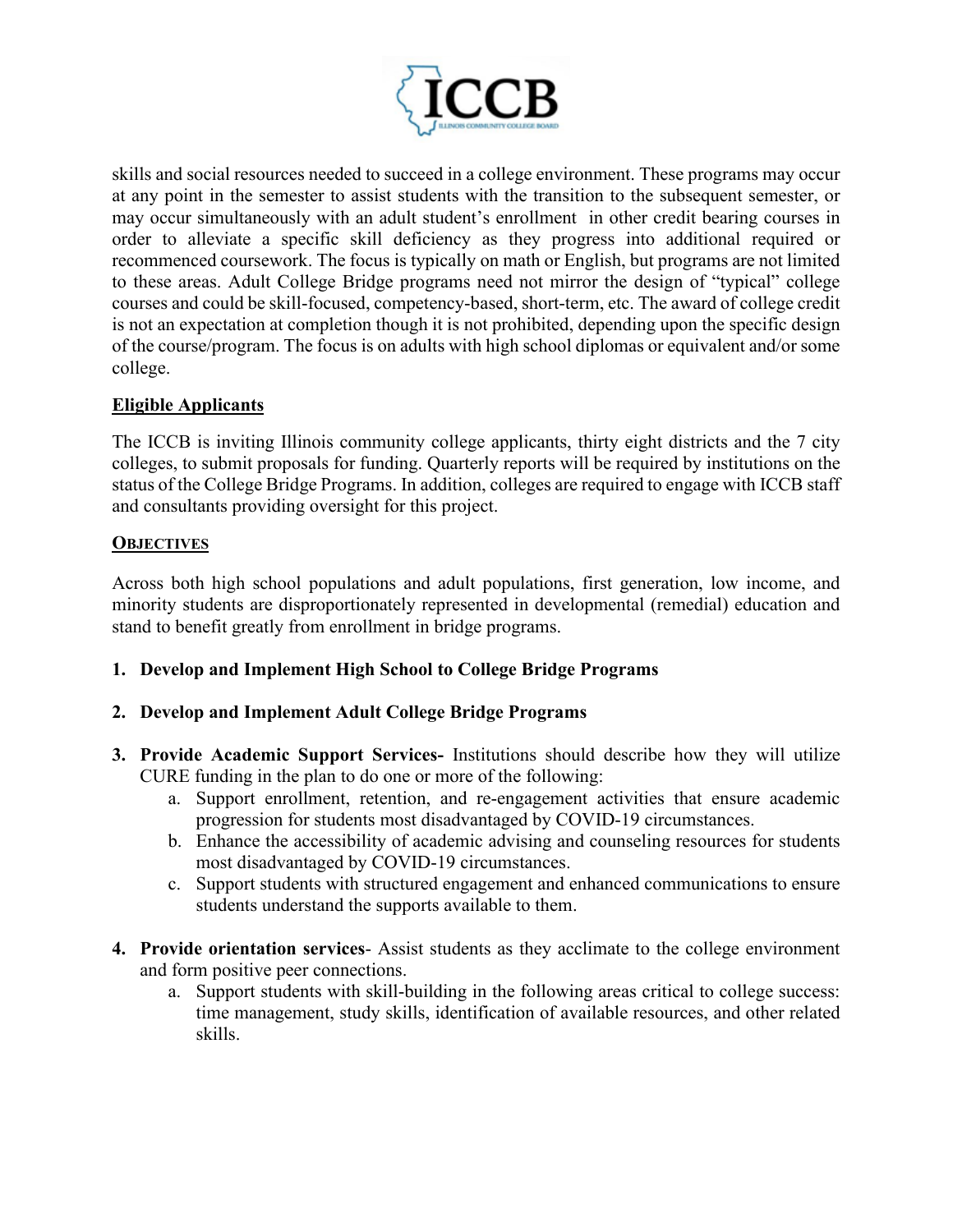

- **5. Increase enrollment and retention of minorities, first-generation, and low-income students in postsecondary institutions**
	- a. Implement reporting mechanisms that will collect data such as student demographics, participation in coursework, bridge surveys, longitudinal progress tracking, and enrollment information.

# **Example Program Activities**

Grant recipients may utilize funding to support the following activities.

- 1. Prepare Junior level students for entry into math or English dual credit offerings, or Senior level students for entry into credit-bearing college-level math courses.
- 2. Advancement of high school students through remedial coursework.
- 3. Development and revision of existing curriculum as appropriate, including limited stipends for faculty, upon approval of the ICCB.
- 4. Adult enrollment directly into the college.
- 5. Wrap-around services to ensure access to technology and course content from students impacted by COVID-19.
- 6. Advancement of adult students through remedial coursework.
- 7. Analysis of equity and equity gaps to address and improve results in course delivery.
- 8. Academic and nonacademic services for students participating in the program. Community colleges serve a diverse group of students with varying needs. Student support services and related projects can help assist students, particularly those with barriers to success, persist and complete their program of study. Support initiatives and activities may include but are not limited to the following:
	- Accessible academic advising and counseling resources for students enrolled in summer bridge or adult transition bridge programs.
	- Development and enhancement of community organization partnerships that connect students enrolled in summer bridge programs or adult college bridge programs to needed resources. This may include housing, transportation, childcare, mentoring, behavioral counseling services, etc.
	- Supports needed for attendance, including but not limited to housing, transportation, childcare, mentoring, behavioral counseling services, etc.
	- Last dollar tuition and fee assistance.

### *-Funds may not be used to support transitional courses.*

*-Funds may not be used for adult education bridge programs or Integrated Education and Training (IET) programs.*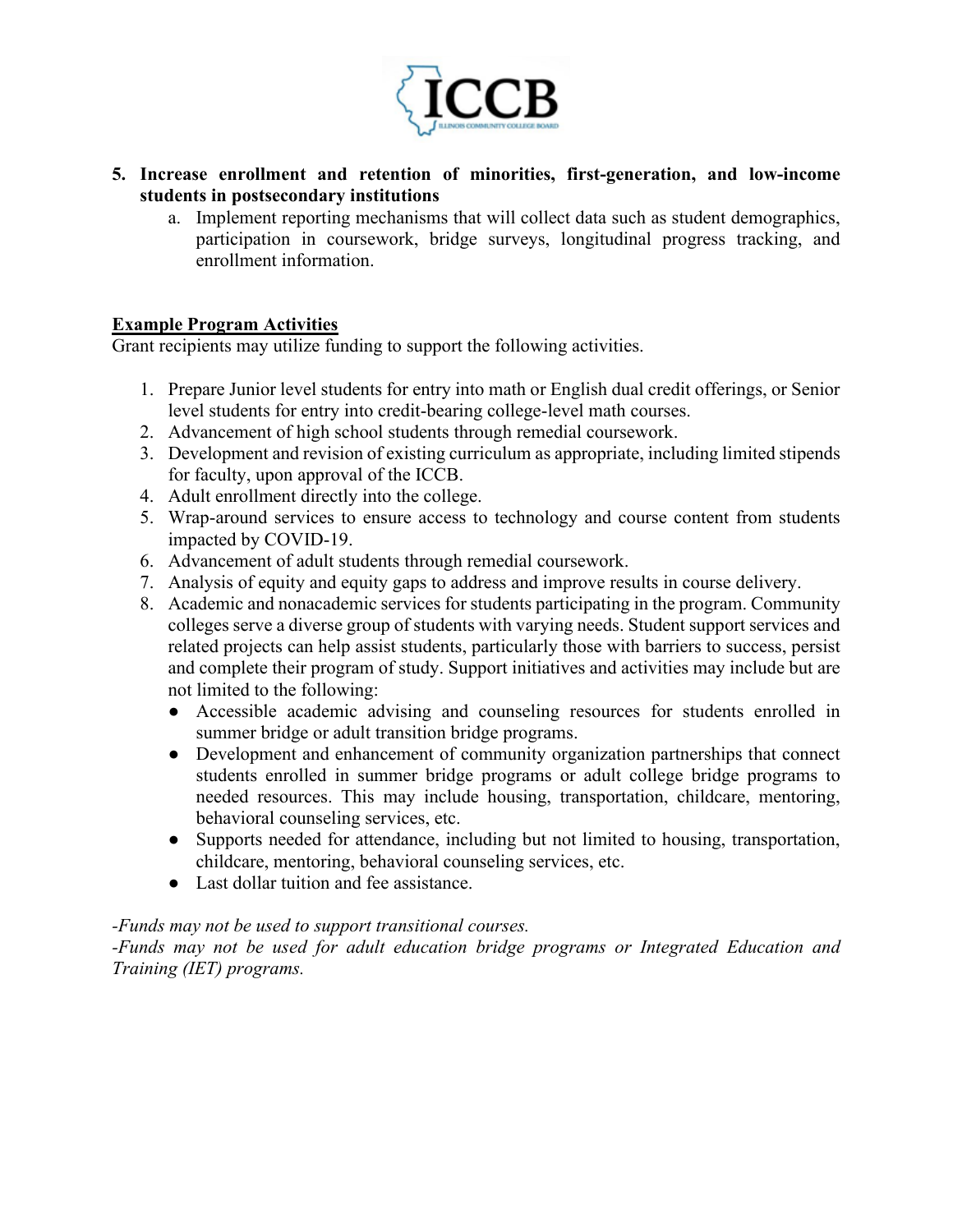

# **Funding Information**

The allocation for the funds is \$220,000 for the thirty-eight college districts and seven city colleges  $(45 * $220,000 = $9,900,000).$ 

# **Applications**

This is a non-competitive funding opportunity. The application materials must be received by the deadline to receive funding. Applicants will receive a receipt of application and must use the templates provided below. Complete applications and budgets should be emailed to Allison Decker at [allison.decker@illinois.gov,](mailto:allison.decker@illinois.gov) Senior Director for Academic Affairs and Student Success. Applicants will receive confirmation of receipt.

Applications will be processed as received since this is a non-competitive opportunity, but applications are due by 5:00 p.m. on June 1, 2022. Plans will be reviewed by ICCB staff to ensure the guidelines and scope of work activities are appropriate. The ICCB staff will work with colleges on modifications for a revised plan if needed. All application materials should be signed and dated where appropriate.

By submitting a plan to receive ARPA, CSFRF funding, community colleges agree to operate with principles of equal opportunity, affirmative action, and diversity. Community colleges will be committed to equal opportunity without regard to race, color, religion, gender, sexual orientation, national origin, ancestry, age, order of protection status, marital status, arrest record, military status, unfavorable discharge from military service, citizenship status, disability, pregnancy, or any other basis of discrimination prohibited by applicable local, state, or federal law.

In order to receive an award, applicants must meet the qualifications established by the State of Illinois; see the [Illinois grantee portal](file://iccbfile/Quattro/Grants%20Management/FY22%20Grants/COLLEGE%20BRIDGE%20PROGRAM_CBP/Program%20Templates/grants.illinois.gov/portal) for more information. Approved applicants must accept the Notice of State Award (NOSA) to receive funding; this notice will be provided through the Grant Accountability Transparency Act (GATA) system. There is no requirement for cost sharing, match or other cost participation. Awards not accepted within 90 days of notice may be subject to review, restriction or cancellation.

### Grant Funding Period

The grant period is from April 1, 2022 – June 30, 2023. Pre-award costs from July 1, 2021 to March 31, 2022 (inclusive) are allowable but must be in line with the approved scope of activities.

# Budget

Applicants must complete a GATA budget to submit as part of the application.

### Allowable and Unallowable Costs

Recipients must adhere to the Uniform Grant Guidance (Part 2 C.F.R. 200), the Illinois GATA guidelines, and ARPA expenditure guidelines.